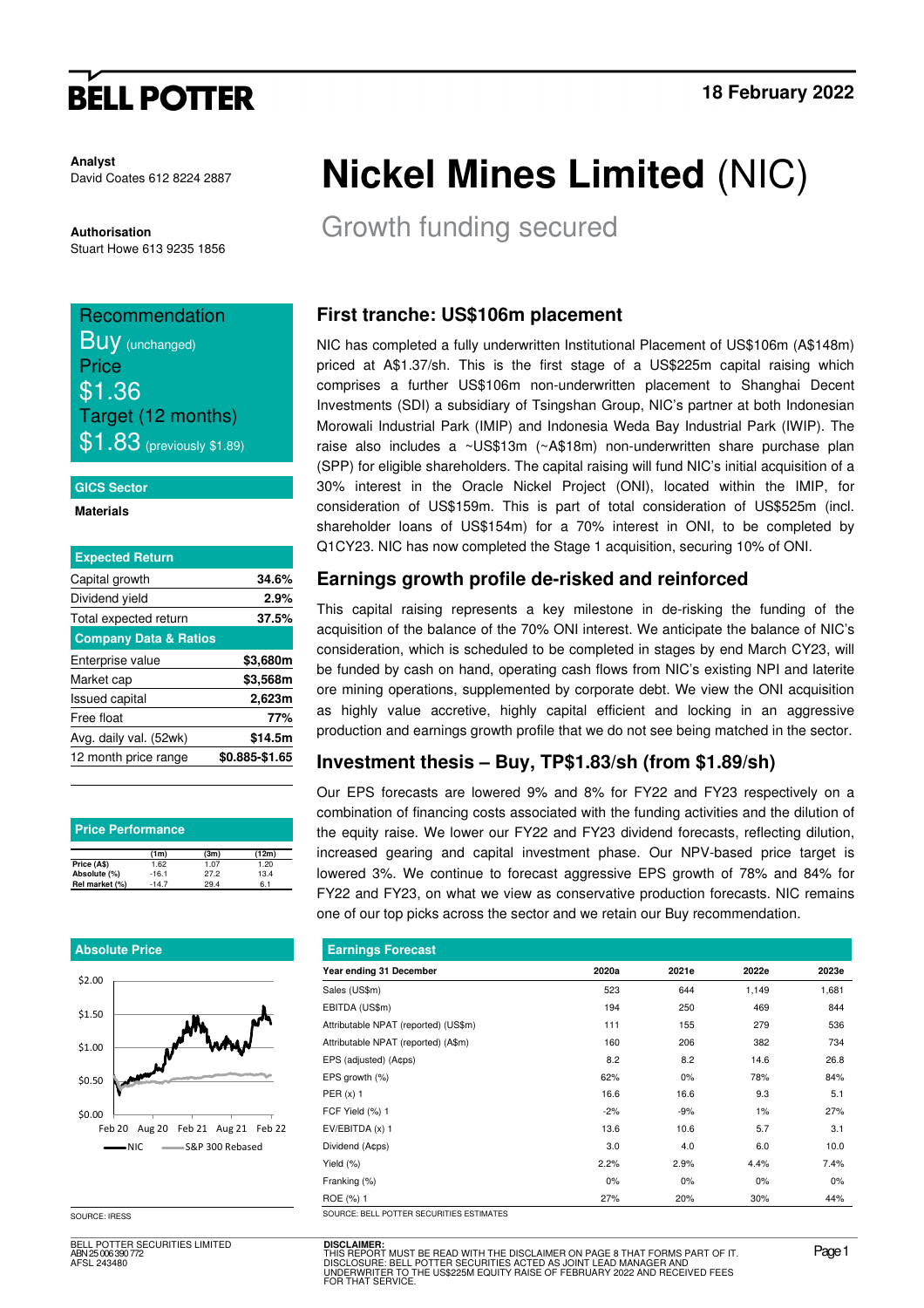# **Growth funding secured**

### **First tranche: US\$106m placement**

NIC has completed a fully underwritten Institutional Placement of US\$106m (A\$148m) priced at A\$1.37/sh. This is the first stage of a US\$225m capital raising which comprises a further US\$106m non-underwritten placement to Shanghai Decent Investments (SDI) a subsidiary of Tsingshan Group, the world's largest stainless steel producer. SDI is NIC's partner at both the Indonesian Morowali Industrial Park (IMIP) and the Indonesia Weda Bay Industrial Park (IWIP). The raise also includes a ~US\$13m (~A\$18m) nonunderwritten share purchase plan (SPP) for eligible shareholders, also at A\$1.37/sh.

The capital raising will fund NIC's initial acquisition of a 30% interest in the Oracle Nickel Project (ONI), located within the IMIP, for consideration of US\$159m. This is part of a total consideration of US\$525m (including shareholder loans of US\$154m) for a 70% interest in ONI. The acquisition has been agreed to be completed by the end of March 2023. The table below summarises the staged consideration payments schedule, showing the first stage, 10% acquisition, as complete.

| Table 1 - Oracle Nickel staged consideration and acquisition schedule |                   |                       |                      |                 |  |  |  |  |  |  |
|-----------------------------------------------------------------------|-------------------|-----------------------|----------------------|-----------------|--|--|--|--|--|--|
| Date                                                                  | Amount<br>(US\$m) | Cumulative<br>(US\$m) |                      | % ownership ONI |  |  |  |  |  |  |
| Signing of MoU                                                        | 10.0              | 10.0                  | Complete             |                 |  |  |  |  |  |  |
| <b>Execution of Definitive Agreement</b>                              | 20.0              | 30.0                  | Complete             |                 |  |  |  |  |  |  |
| By 31 March 2022                                                      | 23.0              | 53.0                  | Complete             | 10%             |  |  |  |  |  |  |
| By 30 June 2022                                                       | 106.0             | 159.0                 |                      | 30%             |  |  |  |  |  |  |
| By 30 September 2022                                                  | 46.2              | 205.2                 | 1st shareholder loan |                 |  |  |  |  |  |  |
| By 31 December 2022                                                   | 212.0             | 417.2                 |                      | 70%             |  |  |  |  |  |  |
| By 31 December 2022                                                   | 46.2              | 463.4                 | 2nd shareholder loan |                 |  |  |  |  |  |  |
| By 31 March 2023                                                      | 61.6              | 525.0                 | 3rd shareholder loan |                 |  |  |  |  |  |  |
| Total                                                                 | 525.0             |                       |                      |                 |  |  |  |  |  |  |

SOURCE: COMPANY DATA

## **Acquisition funding requirements**

NIC made milestone payments of US\$30m during the December 2021 quarter, leaving amounts totalling US\$129m to be paid by June 30 2022. At end December 2021, NIC held cash of US\$138m and the completion of the first stage of the placement has added US\$106m to NIC's balance sheet. Together with attributable cash flows for the next two quarters, which we currently forecast at ~US\$80m, we estimate NIC will have liquidity of ~US\$320m to meet commitments of US\$129m in that period.

While we also estimate that NIC will have sufficient liquidity to meet the balance of the acquisition payments and loan provisions to March 2023, we still anticipate that debt funding of US\$80-US\$100m will be utilised to supplement NIC's balance sheet in order to maintain its strength and flexibility.

NIC currently has issued US\$325m in Senior Unsecured Notes. This would increase NIC's gross debt to US\$405-US\$425m and lift net gearing from ~15% to ~20%. We forecast high returns on assets and equity over the next two years, indicating these investments to be an efficient use of capital. We also forecast comfortable debt service coverage and modest and dropping net debt metrics. A combination of debt and equity funding is consistent with our expectations. We view the ONI acquisition as value accretive and affordable.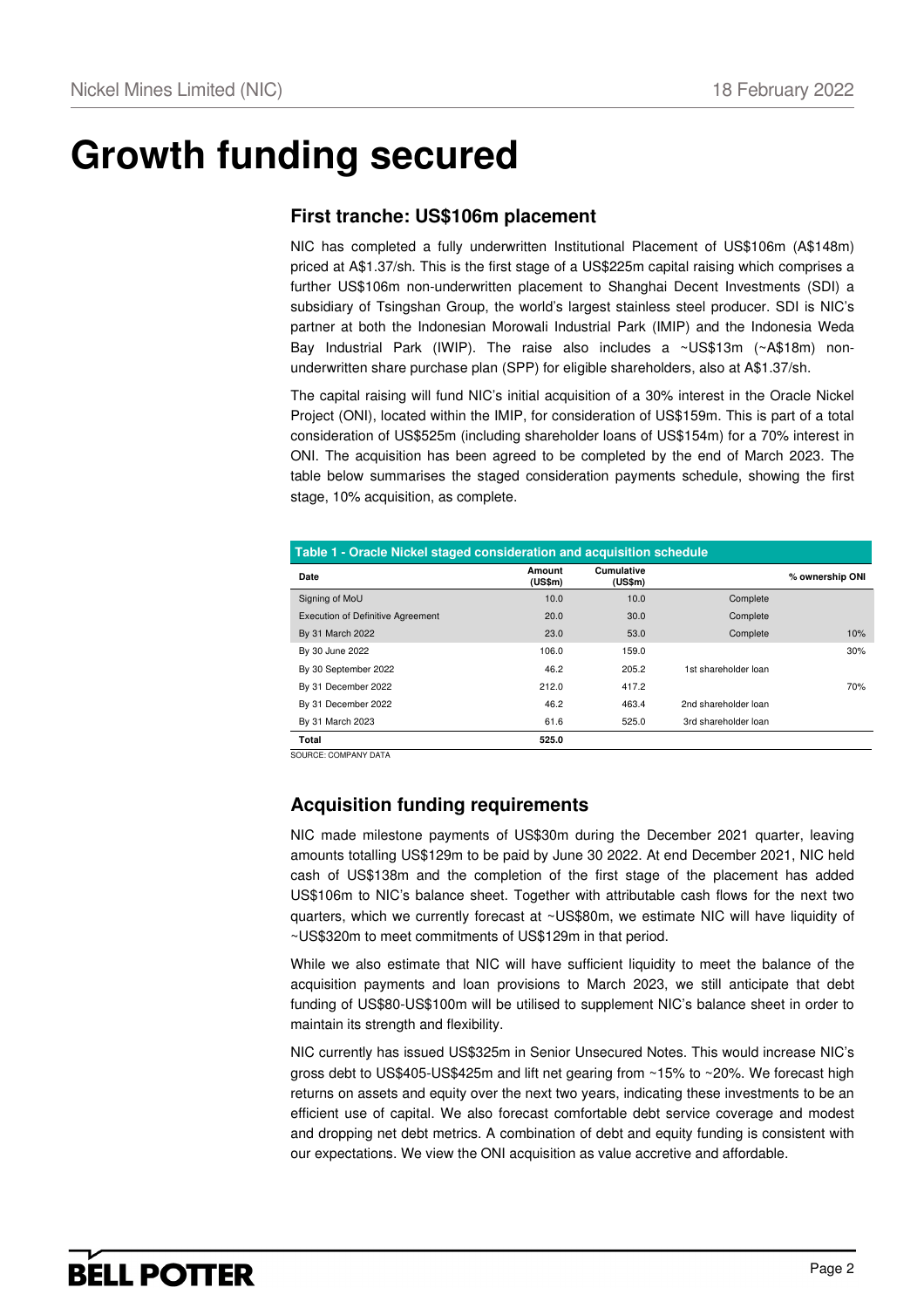### **Earnings growth profile de-risked and reinforced**

With the Oracle RKEF lines due to commence commissioning in 1QCY23, NIC's aggressive production and earnings growth profile is de-risked reinforced with this funding package. We forecast US\$ earnings to more than triple from CY21 to CY23 on production growth of 2.4x. There is potential upside to our forecasts given the historical outperformance of NIC's existing RKEF lines compared with nameplate. This is an aggressive production and earnings growth profile that we do not see being matched in the sector.

### **Changes to our forecasts**

We have updated our financial forecasts and modelled assumptions to reflect the completion of the first component of the capital raising, being the Institutional Placement of 108.1m shares at A\$1.37/sh. In addition we have:

- Made an assumption for further dilution reflecting the planned completion of the balance of the capital raise, being the placement of 106.1m shares at A\$1.37/sh to SDI and the Share Purchase Plan of ~13m shares at A\$1.37/sh;
- Assumed debt issuance of US\$80m in 1HCY22 to supplement the balance sheet; and
- Lower our risk-adjustment discount for our ONI valuation from 15% to 10%, reflecting the reduced financing risk and ongoing construction progress.

We have made no changes to our operational assumptions, commodity price or exchange rate forecasts. The net impacts of these changes are summarised in the forecast changes table below:

| Table 2 - Changes to our CY forecasts |                 |               |           |            |               |               |               |        |        |  |  |
|---------------------------------------|-----------------|---------------|-----------|------------|---------------|---------------|---------------|--------|--------|--|--|
|                                       | <b>Previous</b> |               |           | <b>New</b> |               |               | Change        |        |        |  |  |
| Year end 31 December                  | Dec-21          | <b>Dec-22</b> | Dec-23    | Dec-21     | <b>Dec-22</b> | <b>Dec-23</b> | <b>Dec-21</b> | Dec-22 | Dec-23 |  |  |
| Prices & currency                     |                 |               |           |            |               |               |               |        |        |  |  |
| Nickel price (US\$/t)                 | 18,460          | 19,456        | 18,629    | 18,460     | 19,456        | 18,629        | 0%            | $0\%$  | $0\%$  |  |  |
| <b>US\$/A\$</b>                       | 0.75            | 0.73          | 0.73      | 0.75       | 0.73          | 0.73          | 0%            | 0%     | $0\%$  |  |  |
| <b>Production &amp; costs</b>         |                 |               |           |            |               |               |               |        |        |  |  |
| Ore mined (t)                         | 2,169,972       | 2,400,000     | 2,400,000 | 2,169,972  | 2,400,000     | 2,400,000     | 0%            | $0\%$  | 0%     |  |  |
| Nickel in ore (t)                     | 38,165          | 43,200        | 43,200    | 38,165     | 43,200        | 43,200        | 0%            | $0\%$  | 0%     |  |  |
| RKEF NPI production (t)               | 298,352         | 517,008       | 789,615   | 298,352    | 517,008       | 789,615       | 0%            | 0%     | 0%     |  |  |
| Contained nickel (t)                  | 40,411          | 66,771        | 100,846   | 40,411     | 66,771        | 100,846       | 0%            | $0\%$  | 0%     |  |  |
| Contained nickel (t, attributable)    | 32,329          | 53,417        | 78,457    | 32,329     | 53,417        | 78,457        | 0%            | 0%     | 0%     |  |  |
| Cash costs (US\$/t Ni)                | 10,106          | 10,700        | 8,674     | 10,106     | 10,700        | 8,674         | 0%            | 0%     | 0%     |  |  |
| Earnings & valuation                  |                 |               |           |            |               |               |               |        |        |  |  |
| Revenue (consolidated, US\$m)         | 644             | 1,149         | 1,681     | 644        | 1,149         | 1,681         | 0%            | 0%     | 0%     |  |  |
| EBITDA (consolidated, US\$m)          | 250             | 469           | 844       | 250        | 469           | 844           | 0%            | 0%     | 0%     |  |  |
| EBITDA (attributable, US\$m)          | 199             | 374           | 657       | 199        | 374           | 657           | 0%            | 0%     | 0%     |  |  |
| NPAT (reported, attributable, US\$m)  | 155             | 293           | 533       | 155        | 279           | 536           | 0%            | $-5%$  | 0%     |  |  |
| EPS (reported) (Acps)                 | 8.2             | 16.0          | 29.0      | 8.2        | 14.6          | 26.8          | $0\%$         | $-9%$  | $-8%$  |  |  |
| PER(x)                                | 16.6            | 8.5           | 4.7       | 16.6       | 9.3           | 5.1           |               | 0.8    | 0.4    |  |  |
| EPS growth (%)                        | 0%              | 95%           | 82%       | 0%         | 78%           | 84%           | 0%            | $-17%$ | 2%     |  |  |
| DPS (Acps)                            | 4.0             | 7.0           | 11.0      | 4.0        | 6.0           | 10.0          | 0%            | $-14%$ | $-9%$  |  |  |
| Yield                                 | 2.9%            | 5.1%          | 8.1%      | 2.9%       | 4.4%          | 7.4%          | 0%            | $-1%$  | $-1%$  |  |  |
| NPV (A\$/sh)                          | 1.61            | 1.89          | 2.44      | 1.61       | 1.83          | 2.45          | $0\%$         | $-3%$  | 1%     |  |  |
| Price Target (A\$/sh)                 |                 | 1.89          |           |            | 1.83          |               |               | $-3%$  |        |  |  |

SOURCE: COMPANY DATA AND BELL POTTER SECURITIES ESTIMATES

Our EPS forecasts are lowered 9% and 8% for FY22 and FY23 respectively on a combination of higher financing costs associated with the debt and equity funding activities and the dilution of the planned equity raise. We lower our FY22 and FY23 dividend forecasts, reflecting the dilution, increased gearing and capital investment phase. We continue to forecast aggressive EPS growth of 78% and 84% for FY22 and FY23, on what we view as conservative production forecasts.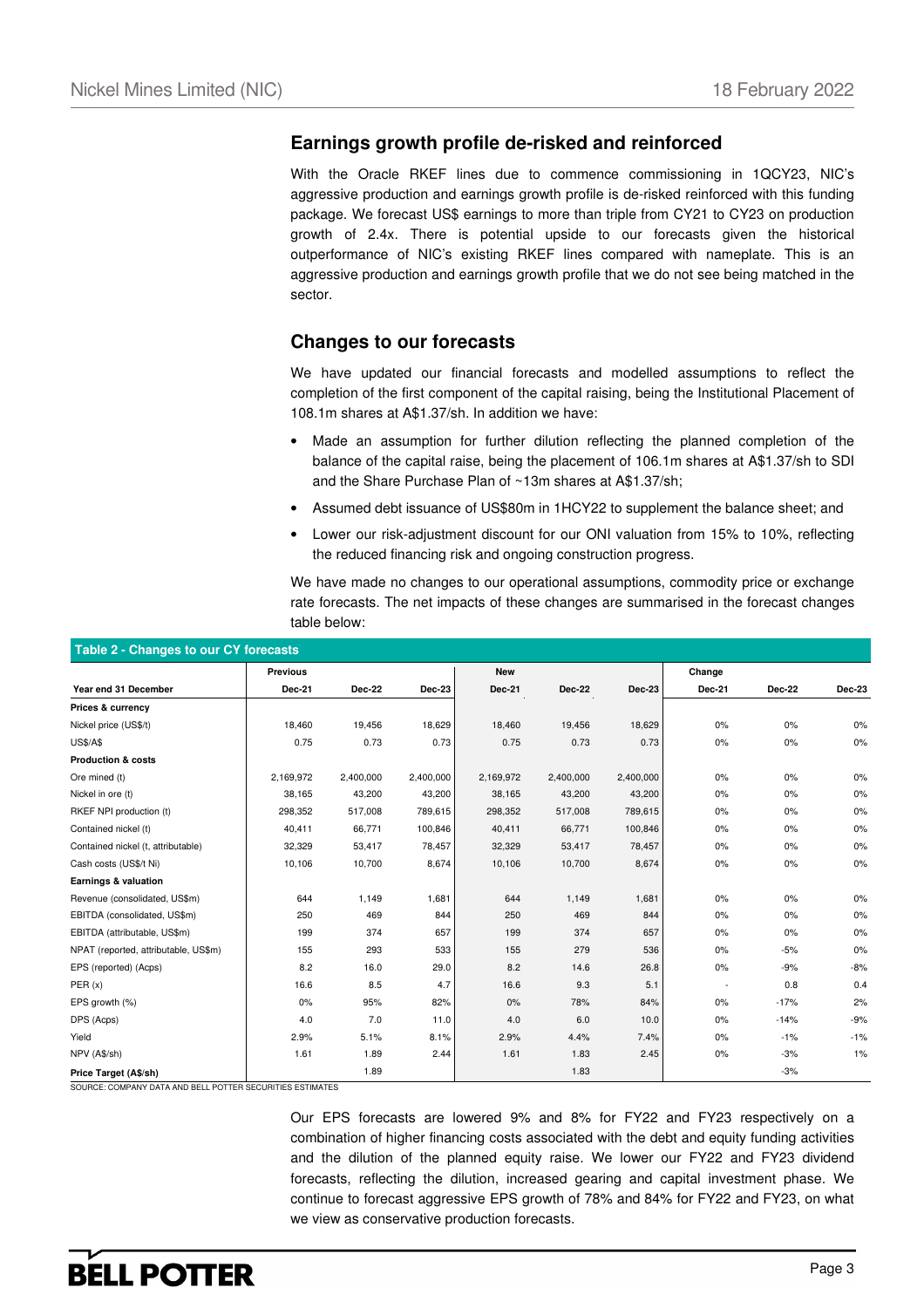### **Upcoming catalysts**

Upcoming catalysts for NIC include:

- The release of NIC's CY21 full year financial results, expected in late February 2022;
- Updates on Nickel Pig Iron (NPI) pricing and the effective Ni payability, which we believe the market will continue to consider as a measure of NIC's nickel price exposure;
- Further updates on the production ramp-up progress of ANI, in which NIC holds an 80% interest. We anticipate full production in the December quarter 2022;
- Further updates on the construction of ONI, comprising 4 next-generation RKEF lines being developed within the IMIP. Commissioning is to commence in 1QCY23;
- Progress updates for the Hengjaya Mine, where a major production expansion is complete. We will be looking for costs to track lower, towards ~US\$20/t and for the first commercial limonite nickel ore sales in 1QCY22;
- The release of the March 2022 quarterly production and cost report, expected in late April 2022;
- Exploration and development updates on the Siduarsi Nickel-Cobalt project in Papua province, Indonesia, in which NIC has recently acquired a 100% interest; and
- Updates on the ownership levels of the 80%-owned Hengjaya Mine, which is subject to Indonesia's compulsory divestment laws.



### **NIC vs the ASX Metals and Mining Index**

SOURCE: IRESS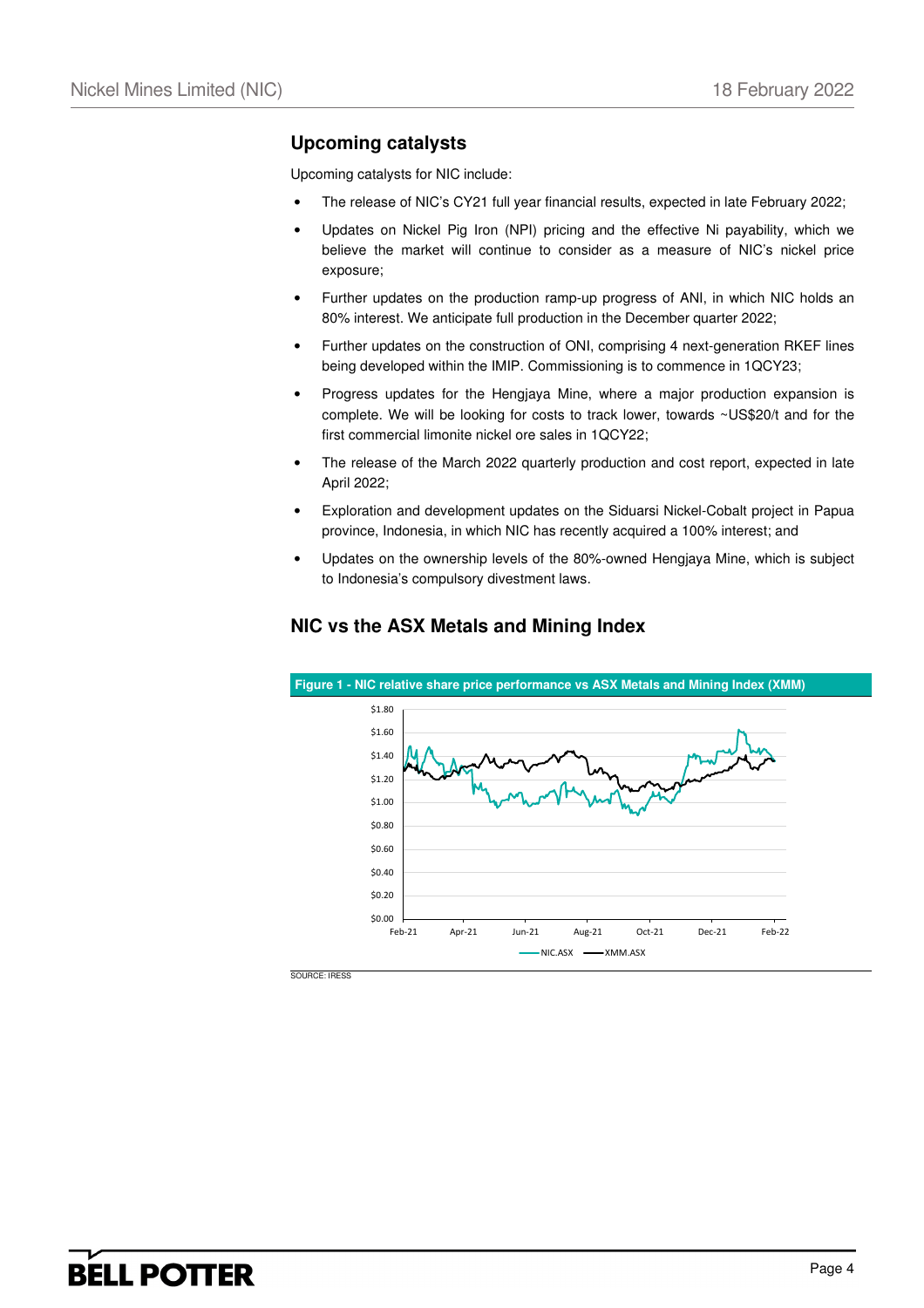# **Nickel Mines Limited (NIC)**

### **Company description: fully integrated NPI producer**

Nickel Mines Limited ('Nickel Mines' or 'NIC') was formed in 2007 and listed on the ASX in 2018. Its operations are focused in Central Sulawesi, Indonesia, where it holds an 80% interest four Rotary Kiln Electric Furnace (RKEF) NPI production lines (the two Hengjaya lines and the two Ranger lines) with Shanghai Decent Investments (SDI) a subsidiary of Tsingshan Group, the world's largest stainless steel producer. The RKEF lines are located in an existing, fully integrated stainless steel production facility, the Indonesian Morowali Industrial Park (IMIP).

First production from the Hengjaya Lines was achieved on 31 January 2019 and the Ranger Lines commenced production during the December quarter 2019. Both projects have since achieved steady state production of ~20ktpa contained Ni in NPI, exceeding nameplate production of ~16ktpa each at lower than planned operating costs.

NIC has also executed binding agreements to acquire an 80% interest in the Angel Nickel Project comprising four new generation RKEF NPI production lines currently in production ramp up production within the Indonesia Weda Bay Industrial Park (IWIP) on Halmahera Island in Indonesia and a 70% interest in the Oracle Nickel Project, comprising four new generation RKEF NPI production lines currently under construction within the IMIP.

NIC also holds an 80% interest in Hengjaya Mine ('HM'), a high-grade, long-life nickel laterite deposit, in close proximity to the IMIP. The HM produces Direct Shipping Ore (DSO), the bulk of which is sold into the IMIP facility.

### **Investment thesis – Buy, TP\$1.83/sh (from \$1.89/sh)**

Our EPS forecasts are lowered 9% and 8% for FY22 and FY23 respectively on a combination of financing costs associated with the funding activities and the dilution of the equity raise. We lower our FY22 and FY23 dividend forecasts, reflecting dilution, increased gearing and capital investment phase. Our NPV-based price target is lowered 3%. We continue to forecast aggressive EPS growth of 78% and 84% for FY22 and FY23, on what we view as conservative production forecasts. NIC remains one of our top picks across the sector and we retain our Buy recommendation.

### **Valuation: \$1.83/sh**

Our 12-month forward NIC valuation incorporates DCF models of its attributable interests in the Hengjaya laterite nickel ore mine (HM), an 80% interest in the two Hengjaya Nickel RKEF lines and an 80% interest in the two Ranger Nickel RKEF lines.

We have constructed a discounted cash flow (DCF) model for NIC's attributable interest in these RKEF lines that are in production at Tsingshan's IMIP facility and a DCF calculation for NIC's current 80% interest (declining to 49% in 2028) in the Hengjaya laterite nickel ore mine.

We also include a risk-adjusted, NPV-based valuation for NIC's 80% interest in the Angel Nickel Industry (ANI) project, its 70% interest in the Oracle Nickel Project (ONI) and a notional value for other exploration and development projects, an estimate of corporate overhead costs and NIC's last reported net cash position. Our valuation is calculated on a fully diluted basis. Following the latest update, our valuation stands at \$1.83/sh.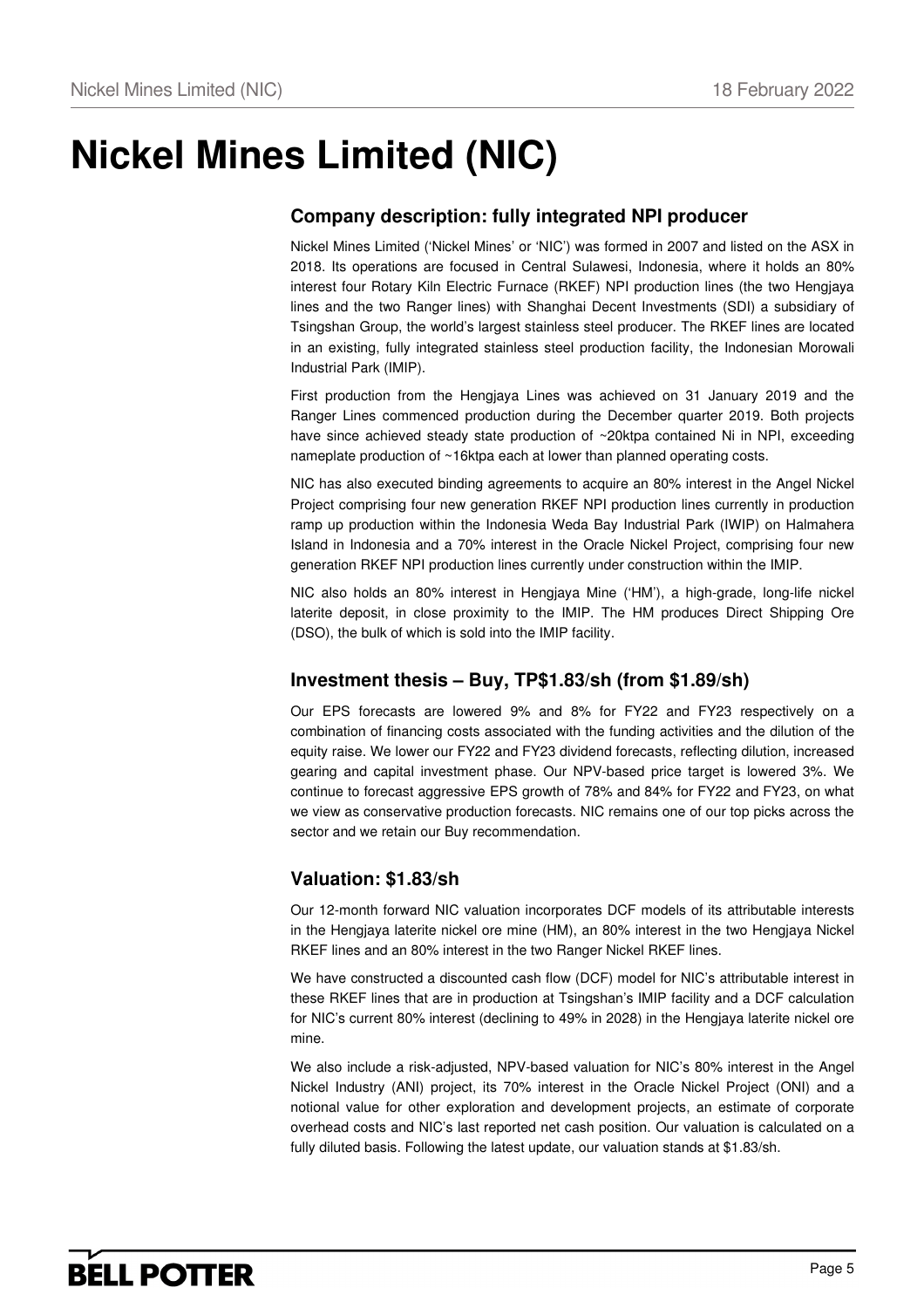### **Risks**

Key risks to our investment case include (but are not limited to):

- **Funding and capital management risks:** Funding and capital management risks can include access to debt and equity finance, maintaining covenants on debt finance, managing dividend payments and managing debt repayments. Exploration and development companies with no sales revenues are reliant on access to equity markets and debt financing to fund the advancement and development of their projects.
- **Operating and development risks:** Mining companies' assets are subject to risks associated with their operation and development. Risks for each company can be heightened depending on method of operation (e.g. underground versus open pit mining) or whether it is a single mine company. Development of mining assets may be subject to receiving permits, approvals timelines or weather events, causing delays to commissioning and commercial production.
- **COVID-19 risks:** Mining companies' rely on freedom of movement of workforces, functioning transport routes, reliable logistics services including road, rail, aviation and ports in order to maintain operations and get their products to market. They also rely on liquid, functioning markets to sell their products. Measures being put in place to combat the COVID-19 pandemic are posing risks to these conditions.
- **Operating and capital cost fluctuations:** The cost and availability of exploration, development and mining inputs can fluctuate widely and cause significant differences between planned and actual operating and capital costs. Key operating costs are linked to energy and labour costs as well as access to, and availability of, technical skills, operating equipment and consumables.
- **Commodity price and exchange rate fluctuations:** The future earnings and valuations of exploration, development and producing Resources companies are subject to fluctuations in underlying commodity prices and foreign currency exchange rates.
- **Resource growth and mine life extensions:** The viability of future operations and the earnings forecasts and valuations reliant upon them may depend upon resource and reserve growth to extend mine lives, which is in turn dependent upon exploration success, of which there are no guarantees.
- **Regulatory changes risks:** Changes to the regulation of infrastructure and taxation (among other things) can impact the earnings and valuation of mining companies. NIC's assets are located in Sulawesi, Indonesia, which has in the past implemented regulatory changes related to mining project ownership, fiscal terms and mineral export requirements.
- **Sovereign risks:** Mining companies' assets are subject to the sovereign risks of the jurisdiction within which they are operating. NIC's assets are in Indonesia, a G20 country with one of the largest economies in SE Asia. Its sovereign debt is rated investment grade by the major ratings agencies.
- **Corporate/M&A risks:** Risks associated with M&A activity including differences between the entity's and the market's perception of value associated with completed transactions. NIC is the junior partner co-investing in production assets with a large, privately owned Chinese company. The strength and cohesiveness of this relationship over the long term has the potential to both add and reduce value to the partnership. One of the key mitigating factors in this respect has been the investment of a combined US\$50m by SDI and Wanlu Investments (US\$26m and US\$24m respectively) into NIC equity.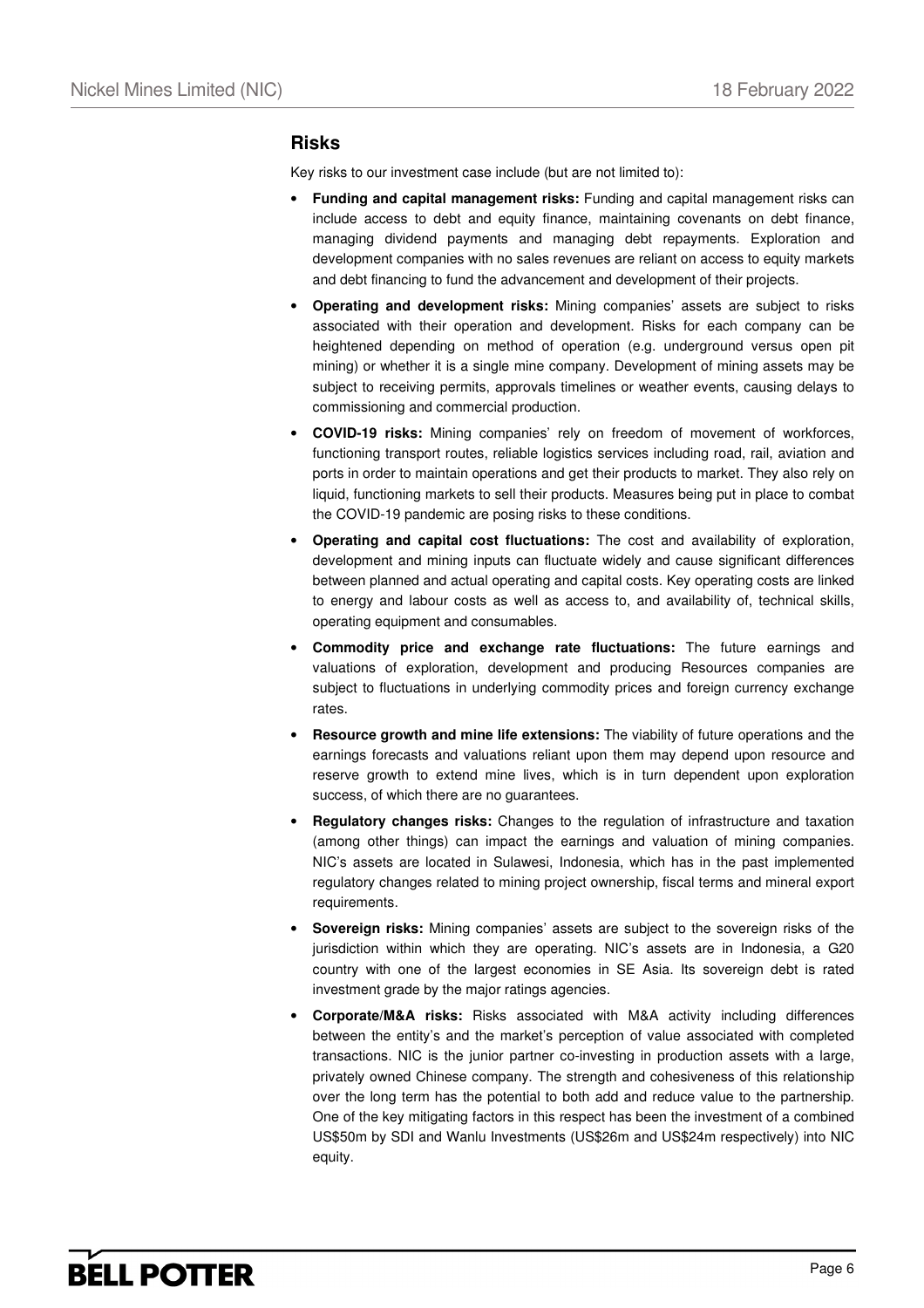## **Nickel Mines Limited**  as at 18 February 2022

# Recommendation Buy Price \$1.36

Nickel Mines Limited (Nickel Mines Limited (Nickel Mines Limited States 1984) and the States (Nickel Mines Limited States 1988) and the States of the States of the States 1989 and the States of the States of the States 198

**FINANCIAL RATIOS** 

|  |  | Table 3 - Financial summary |
|--|--|-----------------------------|
|--|--|-----------------------------|

| <b>PROFIT AND LOSS</b>                     |       |         |                  |         |         |         | <b>FINANCIAL RATIOS</b>                                       |                           |          |          |          |                             |                 |
|--------------------------------------------|-------|---------|------------------|---------|---------|---------|---------------------------------------------------------------|---------------------------|----------|----------|----------|-----------------------------|-----------------|
| Year ending 31 Dec. (from 2020)            | Unit  | 2019a   | 2020a            | 2021e   | 2022e   | 2023e   | Year ending 31 Dec. (from 2020)                               | Unit                      | 2019a*   | 2020a    | 2021e    | 2022e                       | 2023e           |
| Revenue                                    | US\$m | 236.1   | 523.5            | 644.4   | 1,149.3 | 1,681.4 | <b>VALUATION</b>                                              |                           |          |          |          |                             |                 |
| Expense                                    | US\$m | (138.9) | (329.0)          | (394.2) | (680.8) | (837.1) | Attributable NPAT                                             | US\$m                     | 56.5     | 110.6    | 154.7    | 279.1                       | 535.6           |
| <b>EBITDA</b>                              | US\$m | 97.2    | 194.5            | 250.2   | 468.5   | 844.3   | Attributable NPAT                                             |                           | 82.5     | 160.1    | 205.9    | 382.3                       | 733.7           |
|                                            |       |         |                  |         |         |         |                                                               | A\$m                      |          |          |          |                             |                 |
| Depreciation                               | US\$m | (16.4)  | (36.8)           | (36.1)  | (67.8)  | (98.2)  | <b>Reported EPS</b>                                           | Ac/sh                     | 5.1      | 8.2      | 8.2      | 14.6                        | 26.8            |
| EBIT                                       | US\$m | 80.8    | 157.7            | 214.0   | 400.7   | 746.2   | <b>Adjusted EPS</b>                                           | Ac/sh                     | 4.4      | 8.2      | 8.2      | 14.6                        | 26.8            |
| Net interest expense                       | US\$m | (2.1)   | (4.7)            | (10.8)  | (23.0)  | (13.0)  | EPS growth                                                    | $\%$                      | 46%      | 62%      | $0\%$    | 78%                         | 84%             |
| Unrealised gains (Impairments)             | US\$m | 7.4     |                  |         |         |         | PER                                                           | X                         | 13.4x    | 16.6x    | 16.6x    | 9.3x                        | 5.1x            |
| Other                                      | US\$m | 5.4     | 1.6              | J.      | (11.3)  |         | <b>DPS</b>                                                    | Ac/sh                     |          | 3.0      | 4.0      | 6.0                         | 10.0            |
| PBT                                        | US\$m | 91.5    | 154.6            | 203.2   | 366.4   | 733.2   | Franking                                                      | $\%$                      | 0%       | 0%       | 0%       | 0%                          | 0%              |
|                                            |       |         |                  |         |         |         |                                                               |                           |          | 2.2%     | 2.9%     |                             |                 |
| Tax expense                                | US\$m | (0.2)   | (0.9)            | (5.9)   | (7.7)   | (45.4)  | Yield                                                         | $\%$                      | 0.0%     |          |          | 4.4%                        | 7.4%            |
| Consolidated profit (loss) for the year    | US\$m | 91.3    | 153.7            | 197.3   | 358.7   | 687.8   | FCF/share                                                     | Ac/sh                     | 2.6      | (2.6)    | (12.5)   | 0.9                         | 36.8            |
| Non-Controlling Interest                   | US\$m | 34.8    | 43.1             | 42.6    | 79.6    | 152.2   | FCF yield                                                     | $\%$                      | 2%       | $-2%$    | $-9%$    | 1%                          | 27%             |
| Attributable NPAT (reported)               | US\$m | 56.5    | 110.6            | 154.7   | 279.1   | 535.6   | P/FCFPS                                                       | X                         | 52.6x    | $-53.1x$ | $-10.9x$ | 149.3x                      | 3.7x            |
| NPAT (underlying)                          | US\$m | 49.1    | 110.6            | 154.7   | 279.1   | 535.6   | EV/EBITDA <sup>1</sup>                                        | $\boldsymbol{\mathsf{x}}$ | 27.3x    | 13.6x    | 10.6x    | 5.7x                        | 3.1x            |
|                                            |       |         |                  |         |         |         | EBITDA margin                                                 | $\%$                      | 41%      | 37%      | 39%      | 41%                         | 50%             |
| <b>CASH FLOW</b>                           |       |         |                  |         |         |         | EBIT margin                                                   | $\%$                      | 34%      | 30%      | 33%      | 35%                         | 44%             |
|                                            |       |         |                  |         |         |         |                                                               |                           |          |          |          |                             |                 |
| Year ending 31 Dec. (from 2020)            | Unit  | 2019a*  | 2020a            | 2021e   | 2022e   | 2023e   | Return on assets                                              | $\%$                      | 26%      | 17%      | 14%      | 18%                         | 28%             |
| <b>OPERATING CASHFLOW</b>                  |       |         |                  |         |         |         | Return on equity                                              | %                         | 49%      | 27%      | 20%      | 30%                         | 44%             |
| Receipts                                   | US\$m | 212.7   | 517.6            | 697.7   | 1,098.8 | 1,628.2 | <b>LIQUIDITY &amp; LEVERAGE</b>                               |                           |          |          |          |                             |                 |
| Payments                                   | US\$m | (169.9) | (358.9)          | (335.9) | (609.1) | (798.0) | Net debt (cash)                                               | \$m                       | 15       | (306)    | 57       | (18)                        | (492)           |
| Tax                                        | US\$m | (4.7)   | (9.1)            | 0.9     | (5.9)   | (7.7)   | ND / E                                                        | $\%$                      | 4%       | $-33%$   | 6%       | $-1%$                       | $-28%$          |
| Net interest                               | US\$m | 0.1     | 0.3              | (10.8)  | (23.0)  | (13.0)  | $ND / (ND + E)$                                               | $\%$                      | 3%       | $-48%$   | 5%       | $-1%$                       | $-39%$          |
| Other                                      | US\$m |         |                  |         |         |         | EBITDA / Interest                                             |                           | 46.1x    | 40.9x    | 23.1x    | 20.3x                       | 65.0x           |
| Operating cash flow                        | US\$m | 38.2    | 150.0            | 351.8   | 460.8   | 809.5   |                                                               |                           |          |          |          |                             |                 |
| <b>INVESTING CASHFLOW</b>                  |       |         |                  |         |         |         | <b>ATTRIBUTABLE DATA - NICKEL MINES LTD</b>                   |                           |          |          |          |                             |                 |
| Property, plant and equipment              | US\$m | (29.6)  | (7.4)            | (587.7) | (442.9) | (72.1)  | Year ending 31 Dec. (from 2020)                               | Unit                      | 2019a*   | 2020a    | 2021e    | 2022e                       | 2023e           |
| Mine development                           | US\$m |         | (147.0)          |         |         |         | Revenues                                                      | US\$m                     | 95.7     | 391.3    | 578.8    | 1,001.1                     | 1,390.6         |
| Exploration & evaluation                   | US\$m |         |                  | (0.2)   | (0.4)   | (0.4)   | EBITDA                                                        | US\$m                     | 35.6     | 139.7    | 199.2    | 373.8                       | 657.0           |
| Other                                      | US\$m | 5.8     | (30.0)           |         |         |         | <b>NPAT</b>                                                   | US\$m                     | 56.5     | 110.6    | 154.7    | 279.1                       | 535.6           |
| Investing cash flow                        | US\$m | (23.8)  | (184.4)          | (587.8) | (443.3) | (72.5)  | Net distributable cash flow                                   | US\$m                     | 1.0      | 269.3    | (63.7)   | 139.5                       | 292.1           |
| Free Cash Flow                             | US\$m | 14.4    | (34.5)           | (236.0) | 17.5    | 737.0   | EV/EBITDA                                                     | $\boldsymbol{\mathsf{x}}$ | 70.7     | 18.2     | 13.9     | 7.2                         | 4.1             |
|                                            |       |         |                  |         |         |         | PER                                                           | X                         | 26.9     | 16.6     | 16.6     | 9.3                         | 5.1             |
| <b>FINANCING CASHFLOW</b>                  |       |         |                  |         |         |         | P/FCF                                                         |                           | nm       | nm       | nm       | 18.7                        | 8.9             |
| Share issues/(buy-backs)                   | US\$m |         | 430.0            |         | 225.0   |         |                                                               |                           |          |          |          |                             |                 |
|                                            |       |         |                  |         |         |         |                                                               |                           |          |          |          |                             |                 |
| Debt proceeds                              | US\$m |         |                  | 325.0   | 80.0    |         |                                                               |                           |          |          |          |                             |                 |
| Debt repayments                            | US\$m | (29.9)  | (25.3)           | (45.0)  |         | (150.0) | ORE RESERVE AND MINERAL RESOURCE<br>Hengjaya Nickel Mine (HM) |                           |          |          | Mdmt     | % Ni                        | t Ni            |
| Distributions to non-controlling interests | US\$m | 17.0    | (43.3)           | (39.1)  | (36.2)  | (62.5)  | <b>Mineral Resources</b>                                      |                           |          |          |          |                             |                 |
| Dividends                                  | US\$m |         |                  |         | (120.0) |         | Measured                                                      |                           |          |          | 20.000   | 1.30%                       | 260,000         |
| Other                                      | US\$m | (0.4)   | (15.4)<br>(12.4) | (75.6)  | (11.3)  | (200.0) | Indicated                                                     |                           |          |          | 109.000  | 1.30%                       | 1,417,000       |
|                                            |       |         |                  |         |         |         |                                                               |                           |          |          |          |                             |                 |
| Financing cash flow                        | US\$m | (13.3)  | 333.6            | 165.3   | 137.5   | (412.5) | Inferred                                                      |                           |          |          | 56.000   | 1.30%                       | 728,000         |
| Change in cash                             | US\$m | 1.1     | 299.2            | (70.7)  | 155.0   | 324.5   | Total                                                         |                           |          |          | 185.000  |                             | 1.30% 2,405,000 |
|                                            |       |         |                  |         |         |         |                                                               |                           |          |          |          |                             |                 |
| <b>BALANCE SHEET</b>                       |       |         |                  |         |         |         | <b>ASSUMPTIONS - Prices</b>                                   |                           |          |          |          |                             |                 |
| Year ending 31 Dec. (from 2020)            | Unit  | 2019a*  | 2020a            | 2021e   | 2022e   | 2023e   | Year ending 31 Dec. (from 2020) avg                           | Unit                      | 2019a*   | 2020a    | 2021e    | 2022e                       | 2023e           |
| <b>ASSETS</b>                              |       |         |                  |         |         |         |                                                               |                           |          |          |          |                             |                 |
| Cash & short term investments              | US\$m | 49.8    | 351.4            | 280.7   | 435.7   | 760.2   | Nickel                                                        | US\$/lb                   | \$7.02   | \$6.25   | \$8.37   | \$8.83                      | \$8.45          |
| Accounts receivable                        | US\$m | 97.2    | 117.8            | 64.4    | 114.9   | 168.1   | Nickel                                                        | <b>US\$/t</b>             | \$15,483 | \$13,775 | \$18,460 | \$19,456                    | \$18,629        |
|                                            |       |         |                  |         |         |         |                                                               |                           |          |          |          |                             |                 |
| Property, plant & equipment                | US\$m | 628.5   | 600.8            | 1,160.5 | 1,535.6 | 1,509.5 | Currency                                                      |                           |          |          |          |                             |                 |
| Mine development expenditure               | US\$m |         |                  |         |         |         | AUD:USD                                                       |                           | 0.68     | 0.69     | 0.75     | 0.73                        | 0.73            |
| Exploration & evaluation                   | US\$m | J.      |                  | 0.2     | 0.6     | 1.0     |                                                               |                           |          |          |          |                             |                 |
| Other                                      | US\$m | 122.0   | 164.7            | 164.7   | 164.7   | 164.7   | <b>ASSUMPTIONS - Production &amp; costs</b>                   |                           |          |          |          |                             |                 |
| <b>Total assets</b>                        | US\$m | 897.5   | 1,234.7          | 1,670.6 | 2,251.5 | 2,603.6 | Year ending 31 Dec. (from 2020)                               | Unit                      | 2019a*   | 2020a    | 2021e    | 2022e                       | 2023e           |
| <b>LIABILITIES</b>                         |       |         |                  |         |         |         |                                                               |                           |          |          |          |                             |                 |
|                                            |       |         |                  |         |         |         | Hengjaya Mine                                                 |                           |          |          |          |                             |                 |
| Accounts payable                           | US\$m | 52.5    | 40.3             | 98.6    | 170.2   | 209.3   | Ore mined                                                     | wmt                       | 428,382  |          |          | 795,650 2,169,972 2,400,000 | 2,400,000       |
| Income tax payable                         | US\$m | 0.7     | 3.8              | 5.9     | 7.7     | 45.4    | Ore grade                                                     | % Ni                      | 1.9%     | 1.8%     | 1.8%     | 1.8%                        | 1.8%            |
| Borrowings                                 | US\$m | 65.0    | 45.0             | 337.9   | 417.9   | 267.9   | Nickel in ore                                                 | t Ni                      | 8,178    | 14,479   | 38,165   | 43,200                      | 43,200          |
| Other                                      | US\$m | 57.2    | 59.4             | 59.4    | 59.4    | 59.4    | Nickel in ore (attributable)                                  | t Ni                      | 6,542    | 11,583   | 30,532   | 34,560                      | 34,560          |
| <b>Total liabilities</b>                   | US\$m | 175.4   | 148.4            | 501.7   | 655.2   | 581.9   | <b>RKEF (IMIP)</b>                                            |                           |          |          |          |                             |                 |
|                                            |       |         |                  |         |         |         |                                                               |                           |          |          |          |                             |                 |
| <b>SHAREHOLDER'S EQUITY</b>                |       |         |                  |         |         |         | NPI production                                                | $\mathbf{t}$              | 152,408  | 295,897  | 298,352  | 517,008                     | 789,615         |
| Share capital                              | US\$m | 315.5   | 732.9            | 732.9   | 957.9   | 957.9   | Contained nickel                                              | t Ni                      | 20,988   | 43,622   | 40,411   | 66,771                      | 100,846         |
| Reserves                                   | US\$m | 19.2    | 19.2             | 19.2    | 19.2    | 19.2    | Contained nickel (attributable)                               | t Ni                      | 11,742   | 30,619   | 32,329   | 53,417                      | 78,457          |
| Retained earnings                          | US\$m | 92.8    | 187.9            | 267.1   | 426.2   | 761.7   | Costs                                                         |                           |          |          |          |                             |                 |
| <b>Total equity to NIC holders</b>         | US\$m | 427.5   | 940.1            | 1,019.2 | 1,403.3 | 1,738.9 | Cash costs                                                    | US\$/t Ni                 | \$7,689  | \$7,330  | \$10,106 | \$10,700                    | \$8,674         |
| Non-controlling interest                   | US\$m | 294.7   | 146.2            | 149.7   | 193.0   | 282.8   | All-in-Costs (AIC)                                            | US\$/t Ni                 |          | \$7,414  |          | \$10,795                    |                 |
|                                            |       |         |                  |         |         |         |                                                               |                           | \$7,804  |          | \$10,225 |                             | \$8,781         |
| <b>Total equity</b>                        | US\$m | 722.1   | 1,086.2          | 1,168.9 | 1,596.3 | 2,021.6 |                                                               |                           |          |          |          |                             |                 |
| Weighted average shares                    | m     | 1,631.2 | 1,948.7          | 2,515.3 | 2,627.5 | 2,740.0 | <b>VALUATION</b>                                              |                           |          |          |          |                             |                 |
| CAPITAL STRUCTURE                          |       |         |                  |         |         |         | Ordinary shares (m)<br>Ontions in the money (m)               |                           |          |          |          |                             | 2,623.2         |

|                                     |        |                                        |          | Total shares diluted (m)   |         |        |              |        |            | 2.623.2 |
|-------------------------------------|--------|----------------------------------------|----------|----------------------------|---------|--------|--------------|--------|------------|---------|
| Shares on issue                     | m      |                                        | 2.623.2  | Valuation                  | Now     |        | $+12$ months |        | $+24$ mths |         |
| <b>Total shares on issue</b>        | m      | (add 0.0m escrow and placement shares) | 2.623.2  | Sum-of-the-parts           | A\$m    | A\$/sh | A\$m         | A\$/sh | A\$m       | A\$/sh  |
| Share price                         | A\$/sh |                                        | 1.360    | IMIP RKEF (NPV12)          | 2.117.7 | 0.81   | 2.297.6      | 0.88   | 2.360.3    | 0.90    |
| Market capitalisation               | A\$m   |                                        | 3,567.5  | IWIP RKEF (NPV12)          | 1.390.3 | 0.53   | .598.1       | 0.61   | 2.435.2    | 0.93    |
| Net cash                            | A\$m   |                                        | $-112.6$ | ONI RKEF (NPV12)           | 690.2   | 0.26   | 810.1        | 0.31   | 1.441.6    | 0.55    |
| Enterprise value (undiluted)        | A\$m   |                                        | 3,680.1  | Hengjaya Mine (NPV12)      | 66.2    | 0.03   | 74.6         | 0.03   | 102.7      | 0.04    |
| Options outstanding (m)             | m      |                                        | 0.0      | Other exploration          | 120.0   | 0.05   | 120.0        | 0.05   | 120.0      | 0.05    |
| Options (in the money)              | m      |                                        | 0.0      | Corporate overheads        | (44.2)  | (0.02) | (44.6)       | (0.02) | (45.1)     | (0.02)  |
| Issued shares (diluted for options) |        |                                        | 2,623.2  | Subtotal (EV)              | 4.340.1 | 1.65   | 4.855.7      | 1.85   | 6.414.7    | 2.45    |
| Market capitalisation (diluted)     | A\$m   |                                        | 3.567.5  | Net cash (debt)            | (112.6) | (0.04) | (57.1)       | (0.02) | 17.8       | 0.01    |
| Net cash + options                  | A\$m   |                                        | $-112.6$ | <b>Total (undiluted)</b>   | 4.227.5 | 1.61   | 4.798.6      | 1.83   | 6,432.6    | 2.45    |
| Enterprise value (diluted)          | A\$m   |                                        | 3,680.1  | Dilutive effect of options |         |        |              |        |            |         |

| <b>MAJOR SHAREHOLDERS</b>              |       |       | <b>Total (diluted)</b>                                                                     | 4.227.5 | 1.61 | 4.798.6 | 1.83 | 6.432.6 | 2.45 |
|----------------------------------------|-------|-------|--------------------------------------------------------------------------------------------|---------|------|---------|------|---------|------|
| Shareholder                            |       | m     |                                                                                            |         |      |         |      |         |      |
| Shanghai Decent (SDI)                  | 17.9% | 469.7 |                                                                                            |         |      |         |      |         |      |
| Tanito Group (PT Karunia)              | 14.4% | 378.4 |                                                                                            |         |      |         |      |         |      |
| <b>BlackRock Investment Management</b> | 7.5%  | 195.5 |                                                                                            |         |      |         |      |         |      |
| Directors and Management               | 5.3%  | 137.9 | *Transitional 6 month period to Dec-19. Change of Financial Year end from June to December |         |      |         |      |         |      |
| Shanghai Wanlu                         | 4.6%  | 121.3 | Metrics annualised for 6 month period to Dec-19                                            |         |      |         |      |         |      |

| Expense                                                       | US\$m  | (138.9)                                | (329.0)                  | (394.2) | (680.8) | (837.1)                  | Attributable NPAT                           | US\$m                      | 56.5           | 110.6                  | 154.7         | 279.1                                 | 535.6           |
|---------------------------------------------------------------|--------|----------------------------------------|--------------------------|---------|---------|--------------------------|---------------------------------------------|----------------------------|----------------|------------------------|---------------|---------------------------------------|-----------------|
| EBITDA                                                        | US\$m  | 97.2                                   | 194.5                    | 250.2   | 468.5   | 844.3                    | Attributable NPAT                           | A\$m                       | 82.5           | 160.1                  | 205.9         | 382.3                                 | 733.7           |
| Depreciation                                                  | US\$m  | (16.4)                                 | (36.8)                   | (36.1)  | (67.8)  | (98.2)                   | <b>Reported EPS</b>                         | Ac/sh                      | 5.1            | 8.2                    | 8.2           | 14.6                                  | 26.8            |
| EBIT                                                          | US\$m  | 80.8                                   | 157.7                    | 214.0   | 400.7   | 746.2                    | <b>Adjusted EPS</b>                         | Ac/sh                      | 4.4            | 8.2                    | 8.2           | 14.6                                  | 26.8            |
| Net interest expense                                          | US\$m  | (2.1)                                  | (4.7)                    | (10.8)  | (23.0)  | (13.0)                   | EPS growth                                  | $\%$                       | 46%            | 62%                    | 0%            | 78%                                   | 84%             |
| Unrealised gains (Impairments)                                | US\$m  | 7.4                                    |                          |         |         |                          | PER <sup>1</sup>                            | x                          | 13.4x          | 16.6x                  | 16.6x         | 9.3x                                  | 5.1x            |
| Other                                                         | US\$m  | 5.4                                    | 1.6                      |         | (11.3)  | $\overline{\phantom{a}}$ | <b>DPS</b>                                  | Ac/sh                      |                | 3.0                    | 4.0           | 6.0                                   | 10.0            |
| PBT                                                           | US\$m  | 91.5                                   | 154.6                    | 203.2   | 366.4   | 733.2                    | Franking                                    | %                          | 0%             | 0%                     | 0%            | 0%                                    | 0%              |
|                                                               |        |                                        |                          |         |         |                          |                                             |                            |                |                        |               |                                       |                 |
| Tax expense                                                   | US\$m  | (0.2)                                  | (0.9)                    | (5.9)   | (7.7)   | (45.4)                   | Yield                                       | %                          | 0.0%           | 2.2%                   | 2.9%          | 4.4%                                  | 7.4%            |
| Consolidated profit (loss) for the year                       | US\$m  | 91.3                                   | 153.7                    | 197.3   | 358.7   | 687.8                    | FCF/share                                   | Ac/sh                      | 2.6            | (2.6)                  | (12.5)        | 0.9                                   | 36.8            |
| Non-Controlling Interest                                      | US\$m  | 34.8                                   | 43.1                     | 42.6    | 79.6    | 152.2                    | FCF yield                                   | $\%$                       | 2%             | $-2%$                  | $-9%$         | 1%                                    | 27%             |
| Attributable NPAT (reported)                                  | US\$m  | 56.5                                   | 110.6                    | 154.7   | 279.1   | 535.6                    | P/FCFPS <sup>1</sup>                        | x                          | 52.6x          | $-53.1x$               | $-10.9x$      | 149.3x                                | 3.7x            |
| NPAT (underlying)                                             | US\$m  | 49.1                                   | 110.6                    | 154.7   | 279.1   | 535.6                    | EV/EBITDA <sup>1</sup>                      | X                          | 27.3x          | 13.6x                  | 10.6x         | 5.7x                                  | 3.1x            |
|                                                               |        |                                        |                          |         |         |                          | EBITDA margin                               | $\%$                       | 41%            | 37%                    | 39%           | 41%                                   | 50%             |
| <b>CASH FLOW</b>                                              |        |                                        |                          |         |         |                          | EBIT margin                                 | $\%$                       | 34%            | 30%                    | 33%           | 35%                                   | 44%             |
| Year ending 31 Dec. (from 2020)                               | Unit   | 2019a*                                 | 2020a                    | 2021e   | 2022e   | 2023e                    | Return on assets                            | %                          | 26%            | 17%                    | 14%           | 18%                                   | 28%             |
| <b>OPERATING CASHFLOW</b>                                     |        |                                        |                          |         |         |                          | Return on equity                            | $\%$                       | 49%            | 27%                    | 20%           | 30%                                   | 44%             |
| Receipts                                                      | US\$m  | 212.7                                  | 517.6                    | 697.7   | 1,098.8 | 1,628.2                  | <b>LIQUIDITY &amp; LEVERAGE</b>             |                            |                |                        |               |                                       |                 |
| Payments                                                      | US\$m  | (169.9)                                | (358.9)                  | (335.9) | (609.1) | (798.0)                  | Net debt (cash)                             | \$m                        | 15             | (306)                  | 57            | (18)                                  | (492)           |
| Tax                                                           | US\$m  | (4.7)                                  | (9.1)                    | 0.9     | (5.9)   | (7.7)                    | ND / E                                      | $\%$                       | 4%             | $-33%$                 | 6%            | $-1%$                                 | $-28%$          |
| Net interest                                                  | US\$m  | 0.1                                    | 0.3                      | (10.8)  | (23.0)  | (13.0)                   | $ND / (ND + E)$                             | $\%$                       | 3%             | $-48%$                 | 5%            | $-1%$                                 | $-39%$          |
| Other                                                         | US\$m  |                                        |                          |         |         |                          | EBITDA / Interest                           | x                          | 46.1x          | 40.9x                  | 23.1x         | 20.3x                                 | 65.0x           |
| <b>Operating cash flow</b>                                    | US\$m  | 38.2                                   | 150.0                    | 351.8   | 460.8   | 809.5                    |                                             |                            |                |                        |               |                                       |                 |
| <b>INVESTING CASHFLOW</b>                                     |        |                                        |                          |         |         |                          | <b>ATTRIBUTABLE DATA - NICKEL MINES LTD</b> |                            |                |                        |               |                                       |                 |
| Property, plant and equipment                                 | US\$m  | (29.6)                                 | (7.4)                    | (587.7) | (442.9) | (72.1)                   | Year ending 31 Dec. (from 2020)             | Unit                       | 2019a'         | 2020a                  | 2021e         | 2022e                                 | 2023e           |
| Mine development                                              | US\$m  |                                        | (147.0)                  |         |         |                          | Revenues                                    | US\$m                      | 95.7           | 391.3                  | 578.8         | 1,001.1                               | 1,390.6         |
| Exploration & evaluation                                      | US\$m  |                                        |                          | (0.2)   | (0.4)   | (0.4)                    | <b>EBITDA</b>                               | US\$m                      | 35.6           | 139.7                  | 199.2         | 373.8                                 | 657.0           |
| Other                                                         | US\$m  | 5.8                                    | (30.0)                   |         |         |                          | <b>NPAT</b>                                 | US\$m                      | 56.5           | 110.6                  | 154.7         | 279.1                                 | 535.6           |
| Investing cash flow                                           | US\$m  | (23.8)                                 | (184.4)                  | (587.8) | (443.3) | (72.5)                   | Net distributable cash flow                 | US\$m                      | 1.0            | 269.3                  | (63.7)        | 139.5                                 | 292.1           |
| <b>Free Cash Flow</b>                                         | US\$m  | 14.4                                   | (34.5)                   | (236.0) | 17.5    | 737.0                    | EV/EBITDA                                   | х                          | 70.7           | 18.2                   | 13.9          | 7.2                                   | 4.1             |
| <b>FINANCING CASHFLOW</b>                                     |        |                                        |                          |         |         |                          | PER<br>P/FCF                                | х                          | 26.9           | 16.6                   | 16.6          | 9.3<br>18.7                           | 5.1             |
| Share issues/(buy-backs)                                      | US\$m  |                                        | 430.0                    |         | 225.0   |                          |                                             | X                          | nm             | nm                     | nm            |                                       | 8.9             |
| Debt proceeds                                                 | US\$m  |                                        |                          | 325.0   | 80.0    |                          | ORE RESERVE AND MINERAL RESOURCE            |                            |                |                        |               |                                       |                 |
| Debt repayments                                               | US\$m  | (29.9)                                 | (25.3)                   | (45.0)  |         | (150.0)                  | Hengjaya Nickel Mine (HM)                   |                            |                |                        | Mdmt          | % Ni                                  | t Ni            |
| Distributions to non-controlling interests                    | US\$m  | 17.0                                   | (43.3)                   | (39.1)  | (36.2)  | (62.5)                   | <b>Mineral Resources</b>                    |                            |                |                        |               |                                       |                 |
| Dividends                                                     | US\$m  |                                        | (15.4)                   | (75.6)  | (120.0) | (200.0)                  | Measured                                    |                            |                |                        | 20.000        | 1.30%                                 | 260,000         |
| Other                                                         | US\$m  | (0.4)                                  | (12.4)                   |         | (11.3)  |                          | Indicated                                   |                            |                |                        | 109.000       | 1.30%                                 | 1,417,000       |
| <b>Financing cash flow</b>                                    | US\$m  | (13.3)                                 | 333.6                    | 165.3   | 137.5   | (412.5)                  | Inferred                                    |                            |                |                        | 56.000        | 1.30%                                 | 728,000         |
|                                                               |        |                                        |                          |         |         |                          |                                             |                            |                |                        |               |                                       | 1.30% 2,405,000 |
| Change in cash                                                | US\$m  | 1.1                                    | 299.2                    | (70.7)  | 155.0   | 324.5                    | <b>Total</b>                                |                            |                |                        | 185.000       |                                       |                 |
|                                                               |        |                                        |                          |         |         |                          |                                             |                            |                |                        |               |                                       |                 |
| <b>BALANCE SHEET</b>                                          |        |                                        |                          |         |         |                          | <b>ASSUMPTIONS - Prices</b>                 |                            |                |                        |               |                                       |                 |
|                                                               |        |                                        |                          |         |         |                          |                                             |                            |                |                        |               |                                       |                 |
| Year ending 31 Dec. (from 2020)                               | Unit   | 2019a*                                 | 2020a                    | 2021e   | 2022e   | 2023e                    | Year ending 31 Dec. (from 2020) avg         | Unit                       | 2019a*         | 2020a                  | 2021e         | 2022e                                 | 2023e           |
| ASSETS                                                        |        |                                        |                          |         |         |                          |                                             |                            |                |                        |               |                                       |                 |
| Cash & short term investments                                 | US\$m  | 49.8                                   | 351.4                    | 280.7   | 435.7   | 760.2                    | Nickel                                      | US\$/lb                    | \$7.02         | \$6.25                 | \$8.37        | \$8.83                                | \$8.45          |
| Accounts receivable                                           | US\$m  | 97.2                                   | 117.8                    | 64.4    | 114.9   | 168.1                    | Nickel                                      | US\$/t                     | \$15,483       | \$13,775               | \$18,460      | \$19,456                              | \$18,629        |
| Property, plant & equipment                                   | US\$m  | 628.5                                  | 600.8                    | 1,160.5 | 1,535.6 | 1,509.5                  | Currency                                    |                            |                |                        |               |                                       |                 |
| Mine development expenditure                                  | US\$m  |                                        |                          |         |         |                          | AUD:USD                                     |                            | 0.68           | 0.69                   | 0.75          | 0.73                                  | 0.73            |
| Exploration & evaluation                                      | US\$m  |                                        | $\overline{\phantom{a}}$ | 0.2     | 0.6     | 1.0                      |                                             |                            |                |                        |               |                                       |                 |
| Other                                                         | US\$m  | 122.0                                  | 164.7                    | 164.7   | 164.7   | 164.7                    | <b>ASSUMPTIONS - Production &amp; costs</b> |                            |                |                        |               |                                       |                 |
| <b>Total assets</b>                                           | US\$m  | 897.5                                  | 1,234.7                  | 1,670.6 | 2,251.5 | 2,603.6                  | Year ending 31 Dec. (from 2020)             | Unit                       | 2019a*         | 2020a                  | 2021e         | 2022e                                 | 2023e           |
| LIABILITIES                                                   |        |                                        |                          |         |         |                          | Hengjaya Mine                               |                            |                |                        |               |                                       |                 |
| Accounts payable                                              | US\$m  | 52.5                                   | 40.3                     | 98.6    | 170.2   | 209.3                    | Ore mined                                   | wmt                        | 428,382        |                        |               | 795,650 2,169,972 2,400,000 2,400,000 |                 |
| Income tax payable                                            | US\$m  | 0.7                                    | 3.8                      | 5.9     | 7.7     | 45.4                     | Ore grade                                   | % Ni                       | 1.9%           | 1.8%                   | 1.8%          | 1.8%                                  | 1.8%            |
| Borrowings                                                    | US\$m  | 65.0                                   | 45.0                     | 337.9   | 417.9   | 267.9                    | Nickel in ore                               | t Ni                       | 8,178          | 14,479                 | 38,165        | 43,200                                | 43,200          |
|                                                               |        | 57.2                                   | 59.4                     | 59.4    | 59.4    | 59.4                     |                                             | t Ni                       |                |                        |               |                                       |                 |
| Other                                                         | US\$m  |                                        |                          |         |         |                          | Nickel in ore (attributable)                |                            | 6,542          | 11,583                 | 30,532        | 34,560                                | 34,560          |
| <b>Total liabilities</b>                                      | US\$m  | 175.4                                  | 148.4                    | 501.7   | 655.2   | 581.9                    | <b>RKEF (IMIP)</b>                          |                            |                |                        |               |                                       |                 |
| <b>SHAREHOLDER'S EQUITY</b>                                   |        |                                        |                          |         |         |                          | NPI production                              | t                          | 152,408        | 295,897                | 298,352       | 517,008                               | 789,615         |
| Share capital                                                 | US\$m  | 315.5                                  | 732.9                    | 732.9   | 957.9   | 957.9                    | Contained nickel                            | t Ni                       | 20,988         | 43,622                 | 40,411        | 66,771                                | 100,846         |
| Reserves                                                      | US\$m  | 19.2                                   | 19.2                     | 19.2    | 19.2    | 19.2                     | Contained nickel (attributable)             | t Ni                       | 11,742         | 30,619                 | 32,329        | 53,417                                | 78,457          |
| Retained earnings                                             | US\$m  | 92.8                                   | 187.9                    | 267.1   | 426.2   | 761.7                    | Costs                                       |                            |                |                        |               |                                       |                 |
| <b>Total equity to NIC holders</b>                            | US\$m  | 427.5                                  | 940.1                    | 1,019.2 | 1,403.3 | 1,738.9                  | Cash costs                                  | US\$/t Ni                  | \$7,689        | \$7,330                | \$10,106      | \$10,700                              | \$8,674         |
| Non-controlling interest                                      | US\$m  | 294.7                                  | 146.2                    | 149.7   | 193.0   | 282.8                    | All-in-Costs (AIC)                          | US\$/t Ni                  | \$7,804        | \$7,414                | \$10,225      | \$10,795                              | \$8,781         |
| <b>Total equity</b>                                           | US\$m  | 722.1                                  | 1,086.2                  | 1,168.9 | 1,596.3 | 2,021.6                  |                                             |                            |                |                        |               |                                       |                 |
|                                                               |        | 1,631.2                                | 1,948.7                  | 2,515.3 | 2,627.5 | 2,740.0                  | <b>VALUATION</b>                            |                            |                |                        |               |                                       |                 |
| Weighted average shares                                       |        |                                        |                          |         |         |                          | Ordinary shares (m)                         |                            |                |                        |               |                                       | 2,623.2         |
|                                                               |        |                                        |                          |         |         |                          | Options in the money (m)                    |                            |                |                        |               |                                       |                 |
| <b>CAPITAL STRUCTURE</b>                                      |        |                                        |                          |         |         |                          | Total shares diluted (m)                    |                            |                |                        |               |                                       | 2,623.2         |
|                                                               | m      |                                        |                          |         |         |                          | Valuation                                   |                            | Now            | +12 months             |               | +24 mths                              |                 |
| Shares on issue                                               |        |                                        |                          |         |         | 2,623.2                  |                                             |                            |                |                        |               |                                       |                 |
|                                                               | m      | (add 0.0m escrow and placement shares) |                          |         |         | 2,623.2                  | Sum-of-the-parts                            | A\$m                       | A\$/sh         | A\$m                   | A\$/sh        | A\$m                                  | A\$/sh          |
|                                                               | A\$/sh |                                        |                          |         |         | 1.360                    | IMIP RKEF (NPV12)                           | 2,117.7                    | 0.81           | 2,297.6                | 0.88          | 2,360.3                               | 0.90            |
| Total shares on issue<br>Share price<br>Market capitalisation | A\$m   |                                        |                          |         |         | 3,567.5                  | IWIP RKEF (NPV12)                           | 1,390.3                    | 0.53           | 1,598.1                | 0.61          | 2,435.2                               | 0.93            |
|                                                               | A\$m   |                                        |                          |         |         | $-112.6$                 | ONI RKEF (NPV12)                            | 690.2                      | 0.26           | 810.1                  | 0.31          | 1,441.6                               | 0.55            |
| Net cash<br>Enterprise value (undiluted)                      | A\$m   |                                        |                          |         |         | 3,680.1                  | Hengjaya Mine (NPV12)                       | 66.2                       | 0.03           | 74.6                   | 0.03          | 102.7                                 | 0.04            |
| Options outstanding (m)                                       | m      |                                        |                          |         |         | 0.0                      | Other exploration                           | 120.0                      | 0.05           | 120.0                  | 0.05          | 120.0                                 | 0.05            |
| Options (in the money)<br>od charoc (dilutod fo               | m      |                                        |                          |         |         | 0.0<br>26222             | Corporate overheads<br>Cubtotal (EV)        | (44.2)<br>240 <sub>1</sub> | (0.02)<br>1.65 | (44.6)<br><b>QEE 7</b> | (0.02)<br>195 | (45.1)                                | (0.02)<br>2.45  |

Add cash from options - - - - - -

SOURCE: BELL POTTER SECURITIES ESTIMATES